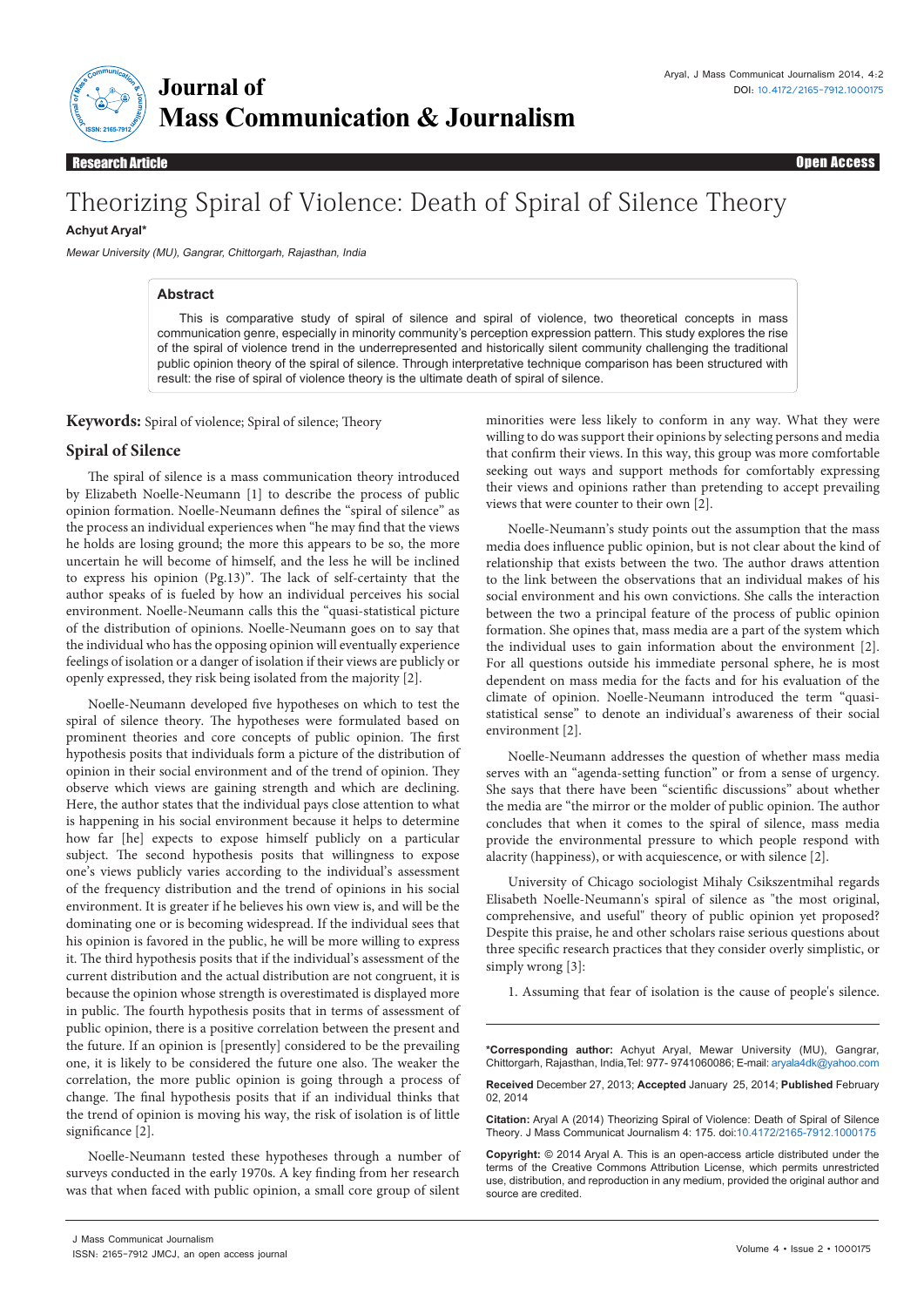Noelle-Neumann bases her spiral of silence on people's fear of isolation, yet her extensive survey work seldom questions whether individuals who remain silent feel it more than those who speak out. This is similar to the practice of Leon Festinger and his followers, who assume that people change their attitudes in order to reduce cognitive dissonance but never check to see if they are actually experiencing that noxious feeling. Noelle-Neumann's reliance on the Asch conformity experiment to prove her point also seems questionable. When participants in that study had just one "true partner" who shared their judgment, they were able to withstand group pressure. Undoubtedly some people tend to remain mute more than others, but that reticence might be due to shyness, disinterest, or a desire not to embarrass a person with an opposing viewpoint [3].

2. Relying on the hypothetical train/plane test to measure willingness to speak out. Although Noelle-Neumann's train/plane test seems to be a clever way to assess people's enthusiasm or reluctance to share their opinions with others, the artificial nature of the question may trigger answers that don't reflect what people do or don't do in typical conversations. Cornell University communication professor Carroll Glynn and two colleagues performed a meta-analysis of 17 studies that correlated people's perception of support for their opinion with their stated willingness to speak out in a train-test type of situation. The minuscule correlation (*r*=.05) gave scant confidence of any meaningful connection. Although the researchers aren't ready to dismiss the theory, they conclude that "future research on the spiral of silence should concentrate on observations of actual willingness to speak out as opposed to hypothetical willingness [3].

3. Focusing on national climate rather than reference group opinion. Noelle-Neumann insists that public opinion is what we perceive to be the judgment of *strangers in an anonymous public*; that's the force that constrains what we say. Critics counter that the apparent mood of the nation exerts less pressure than do the attitudes of family, friends, and other reference groups. For example, consider the ostracizing force that a few devout evangelicals or Roman Catholics in the United States might fear within their church fellowship if they took a public pro-choice stance on abortion. The fact that legalized abortion is the law of the land and that a majority of Americans support *Roe v. Wade* wouldn't temper the threat. A recent study of attitudes toward affirmative action suggests that it's "perceptions of opinion in the 'micro-climate' of one's family and friends that are most closely linked to one's willingness to speak out [3].

# **Spiral of Violence**

The spiral of violence is a mass communication theory introduced by myself in 2013 to describe the perception pattern of Tibetan refugee. I've made conclusion that the "spiral of violence" as: fear of isolation of minority community force them to remain almost silent (even in existing press) and such behavior compels them to express their voices through series of protest after certain time frame (period), and it comes with spiral of violence form; which affects: media, society and the minority community themselves [4].

The focus of my study was to test spiral of silence Theory regarding Tibetan refugee living now in Nepal, as they are minority community. Due to fear of isolation Tibetan refugee in Nepal do not speak even in press; whether the condition is favorable or unfavorable to them. Even in full democracy they are being afraid to speak in press and express their opinion freely. Such behavior of Tibetan refugee creates/produces a mass silent of minority community Tibetan in Nepal. And further it pinches them within self-day by day. The struggle happens within

for not expressing the thoughts, opinions and feelings as perception compels them in situation of mass anger after certain time frame; which releases as a anger after certain time, even though demonstrations, which may go violent some time. Such phenomena creates spiral of Violence in a long time frame which effects society, media and Tibetan community themselves on various aspects.

Two methods such as survey with questionnaires and content analysis were used in that research. The respondents were Tibetan refugee (n=700). Analyzed contents were news and views published in newspapers (n=779). Total 778 questionnaires had been distributed on selected refugee camps of Kathmandu on January, February, March and April 2013. A total of 700 samples were randomly collected from three refugee camps namely, Jawalakhel, Boudha, and Swyambhu representing the entire refugee for their aggression expression pattern analysis.

The research focused on four issues (a) before 1990's news coverage of Tibetan refugee (b) after 1990's news coverage of Tibetan refugee by Nepalese press (c) 1990's democracy effects on News coverage and (d) aggression expression pattern of Tibetan refugee, where the spiral of violence has been tested and observed. Based on the conceptual framework and its purpose, the following analysis pattern was adopted by that study: what Tibetans do speak in Nepalese press? If not, why? What reasons behind it? Is it spiraling of silence? Is there any factor for such spiral of silence? If yes what it is? Is spiral of silence the end? Or there is something more after? If there is more than what it will be? Why minority like Tibetans express their expression violently? Where does it affect after all? Is there any model which represents all this phenomena?

The focus of that study was to test spiral of silence Theory regarding Tibetan refugee living now in Nepal, as they are minority community. Due to fear of isolation Tibetan refugee in Nepal do not speak even in press; whether the condition is favorable or unfavorable to them. Even in full democracy they are being afraid to speak in press and express their opinion freely. Such behavior of Tibetan refugee creates/produces a mass silent of minority community Tibetan in Nepal. And further it pinches them within self-day by day. The struggle happens within for not expressing the thoughts, opinions and feelings as perception compels them in situation of mass anger after certain time frame; which releases as a anger after certain time, even though demonstrations , which may go violent some time. Such phenomena creates spiral of Violence in a long time frame which effects society, media and Tibetan community themselves on various aspects.

The research problems of that study were:

a. What restoration of Democracy in 1990 does have effect on news coverage pattern of Tibetan refugee by Nepalese press?

b. What restoration of Democracy in 1990 is effective to control anti-China news (content) coverage by Nepalese press?

c. Is there any differences in Tibetan refugee's news coverage between before and after Democracy of 1990 by Nepalese press?

d. Is restoration of Democracy in 1990 is useful for Tibetan refugee to express their perception in Nepalese press as coverage?

I've tested hypotheses through a content analysis and survey conducted in 2012-13. The study was based on quantitative methods, but it also applied qualitative methods to cross check the findings received from the quantitative methods. Thus the study helped in expanding the current body of knowledge on refugee study, media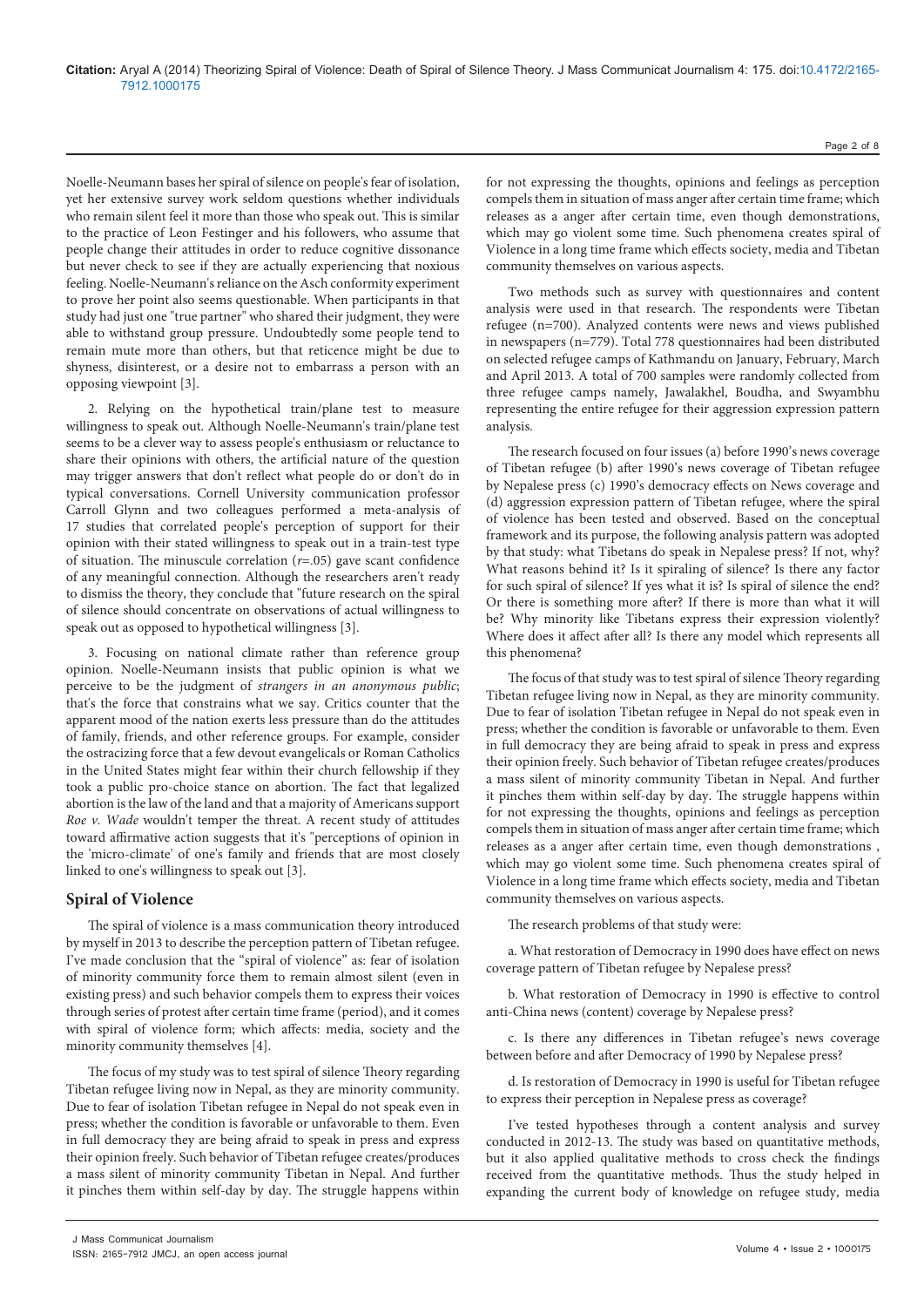study, human rights study, international relation study, political study etc. There were four general hypotheses (null and alternative each) that had been made before research task, they were:

• Restoration of Democracy in 1990 does have no effect on news coverage pattern of Tibetan refugee by Nepalese press (H $_{\rm o}$ = $\mu$ =which is equivalent to test  $H_0 =^- D = 0$ ).

• Restoration of democracy in 1990 is not effective in controlling the anti-China news (content) coverage by Nepalese press (H<sub>0</sub>= $\mu$ =which is equivalent to test  $H_0 =^- D = 0$ ).

• There are no differences in Tibetan refugee's news coverage between before and after restoration of democracy in 1990 by Nepalese press (H<sub>0</sub>= $\mu$ =which is equivalent to test H<sub>0</sub>=<sup>-</sup>D=0).

• Restoration of democracy in 1990 is not useful (effective) in case of Tibetan refugee to express their perception in Nepalese press as coverage. (H<sub>0</sub>=µ=which is equivalent to test H<sub>0</sub>=<sup>-</sup>D=0).

Is restoration of Democracy in 1990 is useful for Tibetan refugee to express their perception in Nepalese press as coverage? The answer of this question was like this:

On the basis of data available for quotes the expected frequency corresponding to the number time period and types of news quotes would be 14.615. The  $\chi^2$  analysis of news with Tibetan refugee quotes table data of between before and after restoration of democracy in 1990 results  $\Sigma$  (O<sub>ij</sub>-E<sub>ii</sub>)/E<sub>ii</sub>)=4.164. Where 69 news with a TR quote, and 710 news items without a TR quote s with total 779 examined. Here in this case degree of freedom is (c-1) (r-1)=1; and the table value of  $\chi^2$  for 1 degree of freedom at 5% level of significance is 3.841. So, the calculated value of  $\chi^2$  is much higher then this table value which means that the calculated value cannot be said to have arisen just because of chance. It is significant. Hence, the  $\mathbf{H}_{_{\boldsymbol{0}}}\mathbf{h}$  hypothesis doesn't support. This means that  $H<sub>1</sub>$ : Restoration of democracy in 1990 is useful (effective) in case of Tibetan refugee to express their perception in Nepalese press as coverage  $(H_1 = \mu < \mu_2)$  has been accepted.

What restoration of Democracy in 1990 is effective to control anti-China news (content) coverage by Nepalese press? The answer of this question was like this:

The  $\chi^2$  analysis of One-China and Anti-China table data of between before and after restoration of democracy in 1990 results  $\Sigma$  (O<sub>ij</sub>-E<sub>ii</sub>)/ E.)=1.47. Where 117 One-China news, 249 Anti-China news with total 655examined. Here in this case degree of freedom is  $(c-1)$   $(r-1)=1$ ; and the table value of  $\chi^2$  for 1 degree of freedom at 5% level of significance is 3.841. So, the calculated value of  $\chi^2$  is much lower than this table value and hence the result of the experiment does support the  $\mathbf{H}_{_{\boldsymbol{0}}}$  hypothesis. We can thus conclude and accept  $H_0$ : Restoration of democracy in 1990 is not effective in controlling the anti-China news (content) coverage by Nepalese press (H<sub>0</sub>=µ=which is equivalent to test H<sub>0</sub>=<sup>-</sup>D=0).

What restoration of Democracy in 1990 does have effect on news coverage pattern of Tibetan refugee by Nepalese press? The answer of this question was like this:

Because of the matched pairs we use t-test and work out the test statistic of all categorized data. To find the value of t, first needed to calculate mean and standard deviation after suddenly  $D<sub>\sim</sub>$  has been found=-169.33. Where calculated value of  $\sigma_{\text{diff}}$  =172.46. And in this context the t-analysis of news coverage of all aspects table data of between before and after restoration of democracy in 1990 results t=- 2.405 Where total 779 examined. Here in this case degree of freedom is

 $(n-1)=6-1=5$ . As H<sub>1</sub> is one sided, we shall apply a one-tailed test (in the left tailed because  $\mathrm{H}_{\mathrm{i}}$  is of less than type) for determining the rejection region at 5% level of significance which covers as under, using table of t-distribution for 5 degrees of freedom R: t<-2.015. The observed value of t is -2.405 which falls in the rejection region and thus , we reject  $\mathrm{H}_{_{0}}$  at 5% level and conclude that  $H_i$ : Restoration of Democracy in 1990 does have effect on news coverage pattern of Tibetan refugee by Nepalese press  $(H_1 = \mu \lt \mu_2)$  has been accepted. We can conduct A-test for same condition again. Since  $H_1$  in the condition is one sided, we shall apply a one-tailed test. Accordingly at 5% level of significance the table of A-statistic (n-1) or (6-1)=5 d.f. in the given case is 0.372. Where the computed value of A from the same data table as used in t-test above  $\sum D_i^2/(D_i)^2 = 0.31$ , is less than this table value and as such A-statistic is significant. This means we should reject  $H_0$  (Alternatively we should accept  $H_1$ ) and should infer that  $H_1$ : Restoration of Democracy in 1990 does have effect on news coverage pattern of Tibetan refugee by Nepalese press  $(H_1 = \mu \lt \mu_2)$  has been accepted.

Is there any difference in Tibetan refugee's news coverage between before and after Democracy of 1990 by Nepalese press? The answer of this question was like this:

The  $\chi^2$  analysis of news tone/frame/angle table data of between before and after restoration of democracy in 1990 results  $\Sigma$  (O<sub>ij</sub>-E<sub>ii</sub>)/  $E_n$ )=27.61. Where 406 One-China news, 249 Anti-China news and 124 not specified news with total 779 examined. Here in this case degree of freedom is (c-1) (r-1)=2; and the table value for 2 degree of freedom at 5% level of significance is 5.991. So, the calculated value of  $χ²$  is much higher then this table value which means that the calculated value cannot be said to have arisen just because of chance. It is significant. Hence, the hypothesis doesn't hold good. This means that the news coverage patterns of Nepalese press between and after restoration of democracy differ and are not similar in volume too. Naturally then news coverage volume of one phase must be higher in quantity and space than that of other. The H1: There are differences in Tibetan refugee's news coverage between before and after restoration of democracy in 1990 by Nepalese press ( $H_1 = \mu < \mu_2$ ) has been accepted.

## **Research Gap**

Why Tibetans are silent in press? After different evidence and tests, the answer was: it is spirals of silence. My question there again was-"it is the end? Is it final? Is there nothing after spirals of silence? Is there any side effect that a spiral of silence does have?" Nobody ever has searched on this direction, even the past scholars who'd involved in spirals of silence test and moreover media effects on minority's perspective. Let's look it: Figure 1.

Scheufele and Patricia Moy [5] wrote an analysis of the spiral of silence spanning 25 years of its existence in public opinion research and discourse. The comprehensive contents of Schefele and Moy's article explored the numerous theoretical and conceptual perspectives that other writers have penned since Noelle-Neumann's 1974 introduction of the spiral of silence. The article also offered suggestions for future research that had not been examined at the time of the writing [2].

The authors begin by stating that the spiral of silence theory has created somewhat incongruent findings on the subject of "majority opinion and an individual's willingness to express his or her opinion". The authors wrote that the three factors contributing to the inconsistencies are conceptual, having to do with the measurement of variables throughout the process and the lack of attention to certain macroscopic variables. Of the macroscopic variables left largely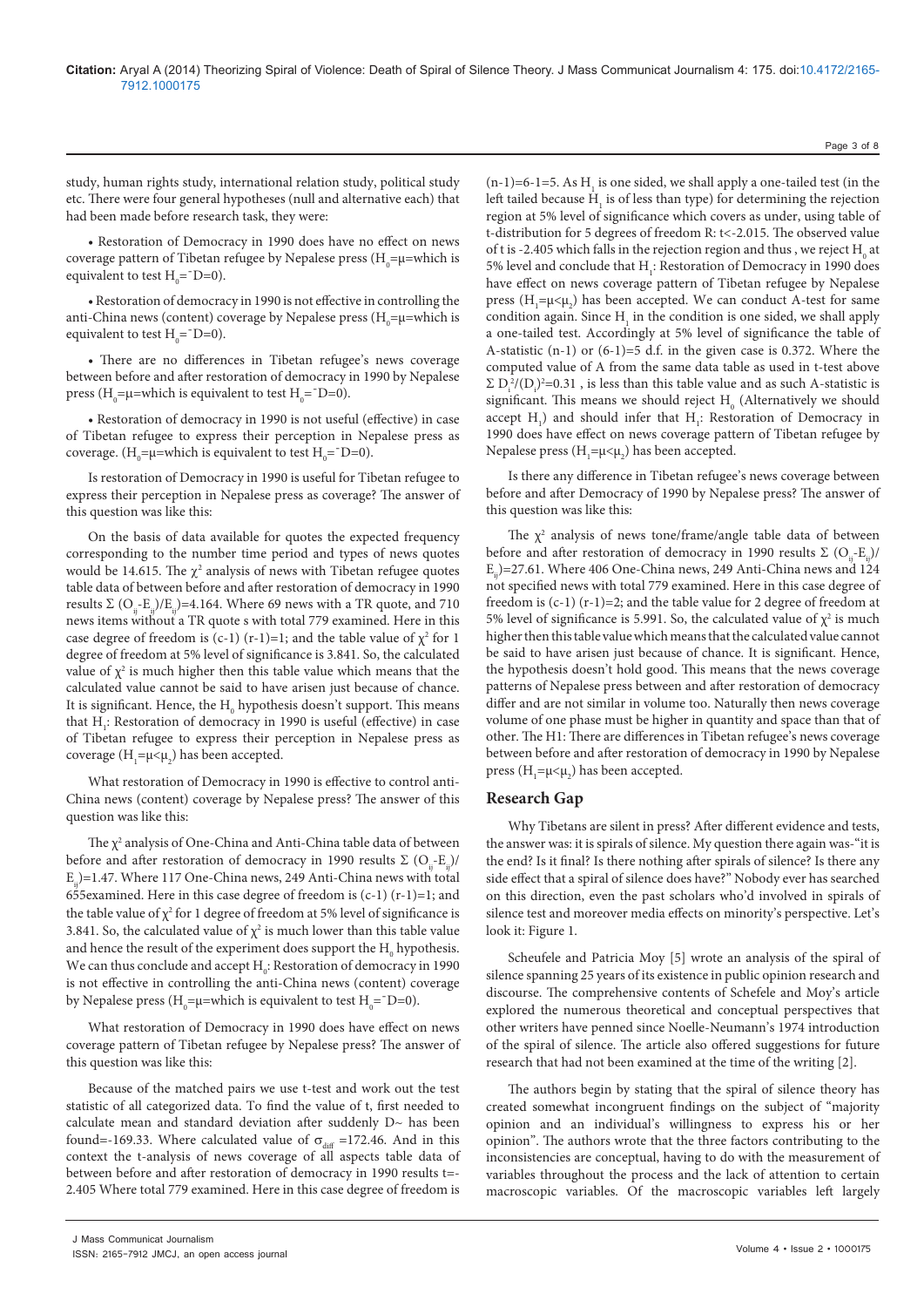

untapped over the 25-year exploration of the spiral of silence theory, the authors identify "cross-cultural comparisons" as the one requiring significant focus. Scheufele and Moy dissect the definition of public opinion by referencing two concepts offered by Noelle-Neumann [6]. The first is "Public opinion as rationality" and the second is "public opinion as social control". Public opinion as rationality is a conscious process that comes about after careful consideration and public discussion. The authors term it as "a necessary condition for generating social change". In the form of rationality, public opinion uses several modes of expression such as, facial expressions and highly visible symbols. Public opinion as social control is an opinion that, when expressed, does not lead to the risk of isolation from society, by society. The authors write that this format rises from the unconscious. They are "opinions that have to be expressed in order to avoid isolation". In the form of social control, public opinion uses a more pervasive and "cue" based influencer from observations made of society at large. The writers opine that the spiral of silence "clearly falls under the model of public opinion as social control" [2].

The authors outline the spiral of silence using Noelle-Neumann's (1991) five hypotheses that are expansions of her original 1974 writing. They are the threat of isolation, fear of isolation, quasi-statistical sense, willingness to speak out/tendency to remain silent and spiral of silence. Schuefele and Moy also add three more factors in explaining the spiral of silence as a process. The three are the moral component of public opinion, the time factor and the role of the media [2]. The authors not only clearly outline the conceptual and theoretical approaches that have been written over the last 25 years, but they offer their suggestions for future research based on these approaches. The three-part outline includes "an outline of key variables, including the criterion" opinion expression "and related measurement issues", the reference group factor as it pertains to the process of the spiral of silence, and the spiral of silence "in the context of cross-cultural research" [2].

The authors address the cross-cultural aspect by positing "the distinction between "individualism and collectivism" as it pertains to one's cultural framework could be a distinguishing factor of "people's willingness to speak out beyond more temporally-bound perceptions of opinion climates". The authors conclude by writing of the importance for researchers to turn to a more macroscopic focus of

the spiral of silence theory as opposed to the oversaturated microscopic focus that has dominated the last 25 years. They argue that the spiral of silence theory is indeed a macroscopic theory and posit, "not only can macro-theoretical approaches, like the spiral of silence, explain microinconsistencies on an empirical level, but a macroscopic focus is very likely the key to re-conceptualizing and defining concepts like hard cores and avant-gardes that have been somewhat neglected in previous research on the spiral of silence" [2].

Bowen and Blackmon [7] used the spiral of silence theory to support their writing on the dynamics of gays and lesbians choice to speak out or remain silent within workplace organizations. The authors address the willingness to speak out dynamic by positing that there is a second spiral of silence that exists on a "micro level within the workgroup and organization". This sub spiral comes from an existing "negative climate of opinion" in the work environment that renders the gay or lesbian individual to hide their sexual orientation. The authors call this "organizational silence". The opposite of organizational silence is organizational voice, which the authors describe as a voluntary and open disclosure of personal views in order to affect change within and organization [2].

Bowen and Blackmon write that people who have "invisible" differences like that of sexual orientation have a choice to make about whether they are open about it or not in the workplace. The authors begin by describing the spiral of silence theory as one that identifies a link between people's willingness to express their opinion and the influences of "external forces such as the media". The media is described much like Noelle-Neumann [6] as an influencer or guide for one's perception of the "prevailing climate of opinion" [2].

The authors go on to explain that the majority opinion has a controlling effect on an individual's decision to speak out because of fear of isolation. Bowen and Blackmon then attribute the aspect of "morally-laden issues" to the driving force behind the fear of isolation by using the topic of the military's "don't ask don't tell" policy as an example. The authors write that within the workplace environment some members may be considered as part of the "in group" due to their commonalities. Likewise those who do not possess the same commonalities are considered part of the "out group". In order to seem part of the majority in-group, gays and lesbians may choose to keep their sexual orientation hidden from their co-workers or decide to change the way they behave in order to fit in. The authors call this form of repression "an individual self-censoring spiral of silence". The authors posit that most gays and lesbians in the workplace take a careful look at the organizational climate before making a decision to "out" them. The consideration is based on whether the workplace climate is "likely to be supportive or not" [2].

Bowen and Blackmon opine that the decision to hide such an important part of one's personal identity can be harmful to the individual as well as their work environment. It prevents others at work from getting to know who you really are and creates a stressful and unproductive experience for the one who is hiding. The authors write, "Making an invisible identity visible may be more beneficial for social exchange than maintaining invisibility, since less effort must be spent on monitoring oneself". The authors write that, for gay and lesbian employees, it is not only a question of whether to "out" themselves at work, but also to whom. The authors conclude that understanding the spiral of silence is a useful integration for managers and leadership teams. They write that such an understanding "may prevent" pluralistic ignorance "from disrupting group and organizational processes related to diversity" [2].

Page 4 of 8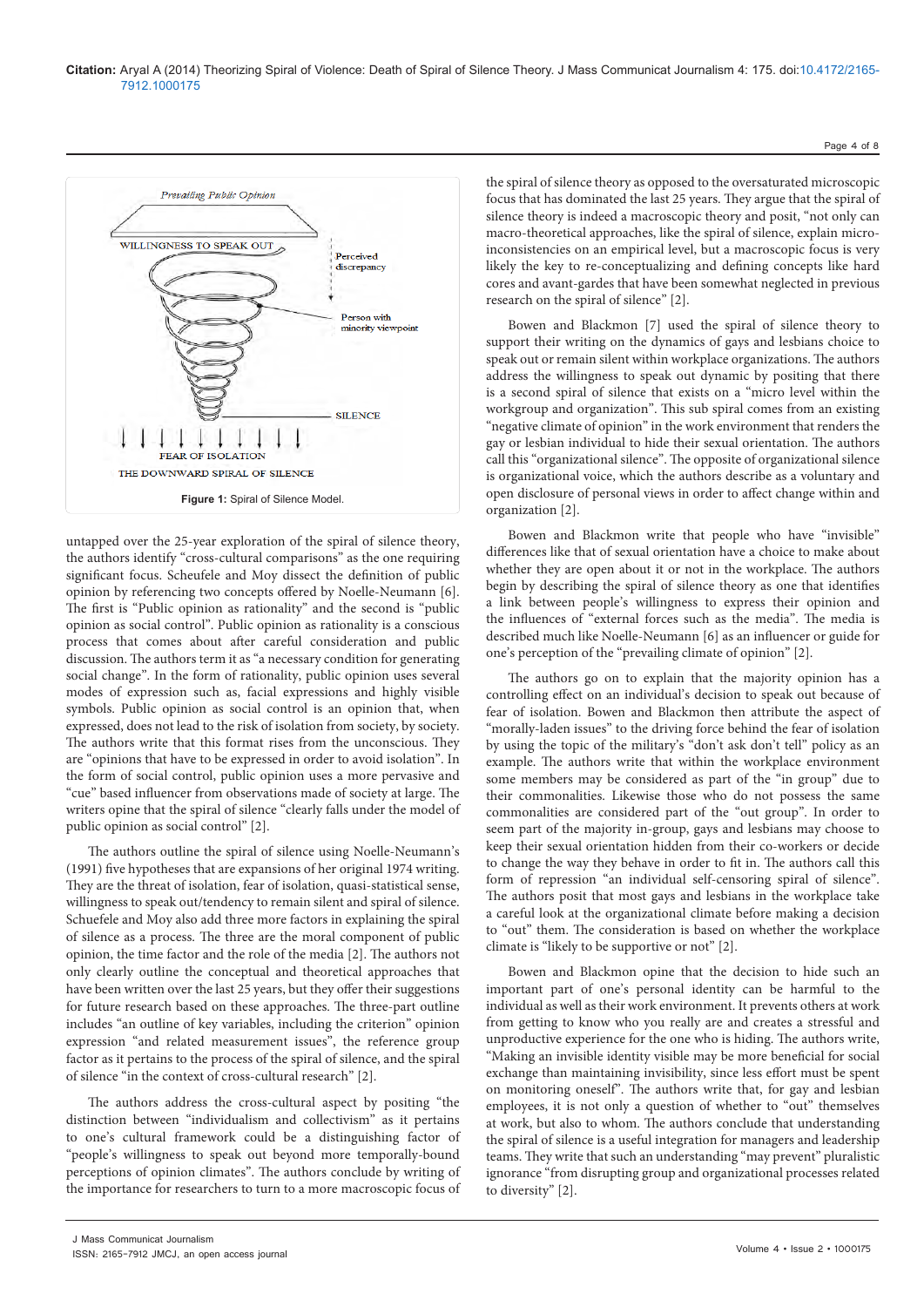Ho [8] writes that a minority group's reluctance to speak out because of fear of isolation can hinder the process of public deliberation. Ho describes public deliberation as an essential aspect of democracy. In her article, Ho explains that the unwillingness to speak out is by a "dysfunctional social-psychological process" (p. 190). The author adds that computer-mediated tools are one of the ways that this dysfunctional process can be overcome while still rendering the minority group able to contribute to the process of public deliberation. She writes, "computer-mediated communication (CMC) may have the potential to create an environment conducive for public deliberation by attenuating the effects of the undesirable social-psychological influences on opinion expression". The author uses attributes of the spiral of silence theory such as "fear of isolation, communication apprehension and perceived current and future congruency" to support her writing. Ho writes that one's experience during face-toface (FTF) interaction gives access to facial expressions and other social cues in order to determine the speaker's intent. However, in CMC those additional factors are not present and the user may perceive the same response with a completely different affect. Supported by previous studies by Siegel and Gallupe, Bastianutti & Cooper of CMC providing a veil of anonymity for minority group users, the author offers a hypothesis based that "individuals who are asked to speak out in the FTF setting will be less likely to express their opinions that those who are asked to speak out in the CMC setting". The author argues that the "fear of isolation should be dependent on the communication setting" [2].

Ho writes of mass media's effect on people's willingness to speak out and uses the topic of same-sex marriage as a morally laden issue upon which to test her hypothesis. Her research provided controls for demographics, media usage variables. The controls were based on studies by Lasorsa, Gonzenbach, King, & Jablonski, showing that variables such as age and gender are "associated with willingness to speak out on controversial issues". Specifically, women and the elderly are "generally less likely to state their opinions" [2].

Her findings conclusively displayed that "respondents were more reluctant to express opinions in the FTF setting than in the online chat room setting". The author also discovered that media influence, fear of isolation, communication apprehension and future opinion congruence were all influencers of the results. She writes that "these findings suggest that unique features such as anonymity and reduced social cues in computer-mediated discussion may be able to abate some of the dysfunctional social-psychological influence on opinion expression and create an environment conducive for public deliberation" [2].

Nell [2] says "this is counter to Noelle-Neumann's [1] original definition of the spiral of silence as a growing process where the minority group grows more silent as the majority group's opinion gets stronger and more pervasive in the public sphere. The rise of social media has created new avenues for networking and open discourse in GLBT communities of color. Ho's [8] article confirms this by positing, "the reduced social cues and anonymity in the computer-mediated communication (CMC) may reduce status consciousness to encourage individuals who hold the minority opinions to speak out" [2].

# **Spiral of Silence to Spiral of Violence**

I've linked some theory for the shift from spiral of silence to spiral of violence by following way: In terms of psychological analogies we could justify the stress with the reference of frustration and conflict which are "unresolved" inside the mind. We must look at Tibetans with their

stressful state of mind which resulted different modes of conflict either in the form of resistance or with the desire of revolution. It was lead with the sense of frustration. Frustration is the behavioral aspect that causes "aggression and repetitive" behavior among other behavioral consequences. It is not only the psychic factor but also resulted from the social needs. It is explained that "frustration is displaced elsewhere, usually to some less threatening object or to oneself, when it is impossible or dangerous to direct the aggression toward the frustrating event14".Here we need to notice that aggression is resulted in the mode of displacing the threatening and frustrating event. When we discuss about Tibetans aggressive behavior, we could identify their frustration on the context of social values as well. So, we could refer psychological factor to the modes of repetitive and aggressive movements that Tibetans made in their places as their convenience.

But, the question arises about the factor of silenced nature of those people who didn't come across public provocation, but protested with aggressive and repeated protests. In this case we should understand the fact that voice is a great tool for psychoanalysis which deals the facts of unconscious mind. The factors related to voice are "manifestations of unconscious conflicts and tensions which it was the purpose of psychoanalysis to release." (Alice Lagaay, 54). Similarly, Lacan presents voice as "*objets a*". It is essential to observe the categories made by Lacan as "needs ("*besoins*"), wishes ("*demandes*") and desire ("*désir*")" which refer different aspects of psychoanalysis such as "physical nature," "symbolic realm of language" and the most "enigmatic" aspect of behavior respectively. Alice Lagaay explains that "according to Lacan's theory, voice belongs to the realm of desire, […] the voice is actually devoid of phonic substance". It means that the silenced behavior consists the voices of the unconscious mind which is 'enigmatic' part of human behaviors. So, silence does not mean the total wordlessness. Silence has bigger and serious realm of expression that they kept inside all the time.

Analyzing such different behavioral factors, we could confirm that the human beings have meaningful approach of relating the events and experiences. In this case, Freud has declared that "nervous symptoms arise from a conflict between two forces-on the one hand, the libido (which has as a rule become excessive), and on the other, a rejection of sexuality, or a repression which is over-severe". Amidst these two forces human behavior is regulated. Whereas in the case of repression, the pattern of repression becomes more serious as it grows with a strong personality type. In this pattern 'mental events' are regulated with 'pleasure principle'. It is believed that different tension gets higher with the repressed psychic event which is an un-pleasurable tension. Freud claims that "it takes a direction such that its final outcome coincides with a lowering of that tension-that is, with an avoidance of un-pleasure or a production of pleasure". Here we find the pleasure principle is succeeded with reality principle which brings the mode of un-pleasurable experiences. So, the mode of repeated violent activities of Tibetans could be analyzed in the form of reality principle which is the outcast of pleasure principle i.e. intensity with their real need of nation. The outburst is not only the factor of social provocation but the need of the individual's psychic reality.

We need to remember that they always remain silent as they could not expressed their voices openly which is more complex like the pleasure sense of their unconscious mind. Now, they move in mass to keep it safe and less critical as it could not be internalized. It Tibetans are forced to maintain their anxiety as the different defense mechanisms have controlled their presence. In such context their behavioral patterns are related to anxiety too.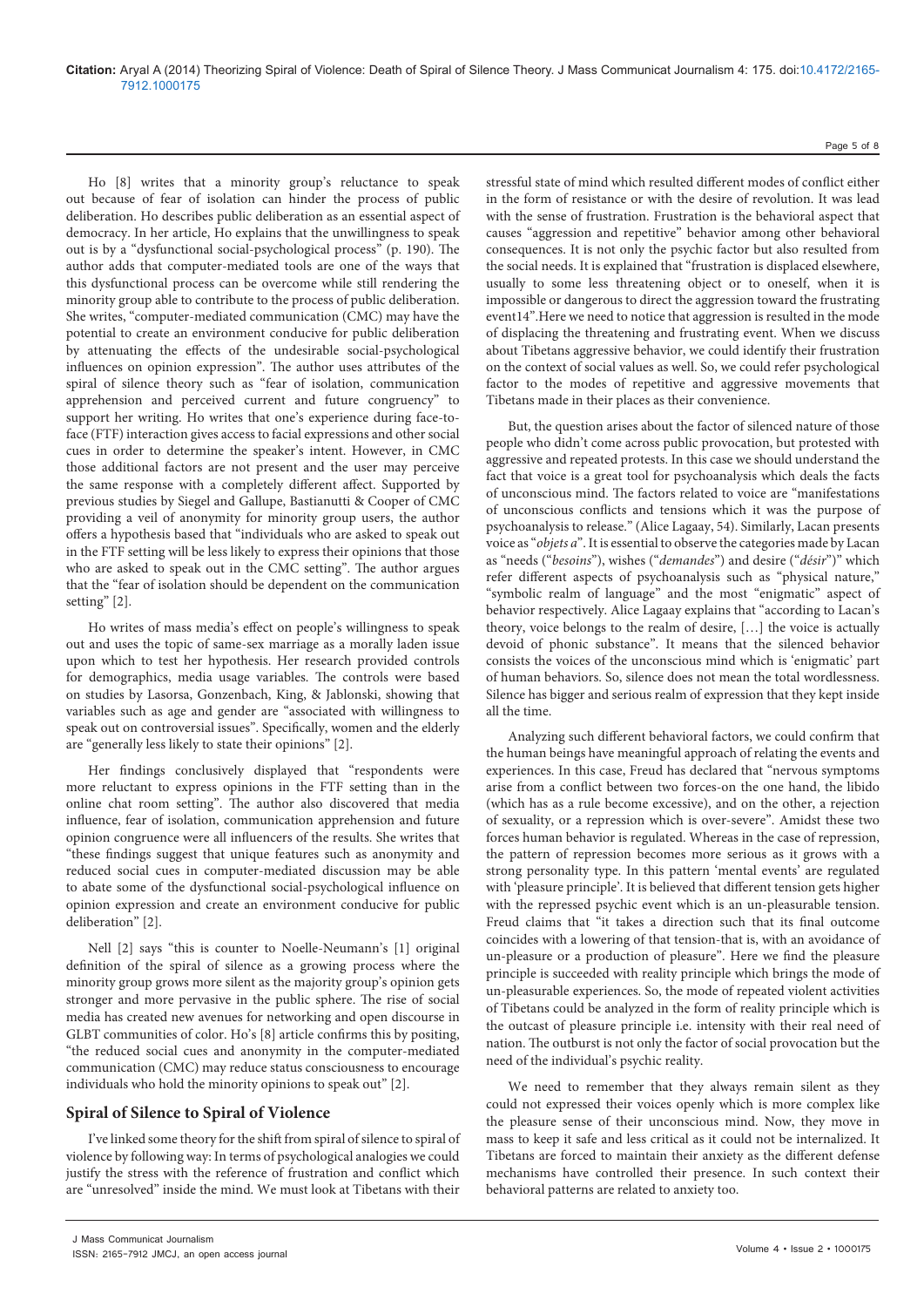More-over, we could focus upon the anxiety level of Tibetans which has given them a silenced manner of reactions. It begins with their state of unconscious mind where the painful and guilty sensation of feelings is repressed. Lois Tyson has described that the unconscious gives the repressed feeling a "force by making them the organizers of our current experience: we unconsciously behave in ways that will allow us to 'play out,' without admitting it to ourselves". It creates a fear within and makes us behave differently. Lois Tyson presents such fear as:

#### **Fear of intimacy**

Fear of emotional involvement with another human being—is often an effective defense against learning about our own psychological wounds because it keeps us at an emotional distance in relationships most likely to bring those wounds to the surface: relationships with lovers, spouses, offspring, and best friends. By not permitting ourselves to get too close to significant others, we "protect" ourselves from the painful past experiences that intimate relationships inevitably dredge up.

Here we find psychological factor of fear that keeps human being distanced as it bears that the person could not get too close as it could be harmful to him and the social consequences as well. In this sense the defense mechanism functions which keeps them safe in the mode of relational matter. But the situation gets break that we could not resist the painful feelings which outbreaks. Lois Tyson calls it the state of anxiety and explains as, "sometimes our defenses momentarily break down, and this is when we experience anxiety. Anxiety can be an important experience because it can reveal our core issue". So, the case of violent episodes of Tibetans is the mode of anxiety which expresses their fear of intimacy and fear of abandonment both. They want to keep themselves here as their need is to secure their mother land. The violent episode is followed with their silence responses as a way to express their needs to remain here. Besides, as it has been discussed about the psychological framing of violent behavior of Tibetans, we should not avoid the concept of violence which is expressed as:

There are at least two ways to become the dupes of violence that should be of paramount concern. First, there is the tendency to expect too much from violence, to look to violence either to express a decisiveness of purpose, or to provide a proof of authenticity that violence cannot in fact sustain […]. Second, there is a tendency to come to expect too little from violence, to believe that violence will simply wither away, due either to the weight of our moral vigilance or the effectiveness of the political, legal, social, or ethical instruments that we employ in the hope of avoiding the destruction of war. In this concept of violence, we could trace the psychological behavior of Tibetans' way of relaying the abrupt behavioral consequences of revolution.

To sum up psychoanalytical framing for the silenced but revolutionary behavioral factors, we need to notice the essence of voices in silence. There is the outburst of anxiety, the shadow images of pleasure principle and a different mode of violence. The following part of survey analysis that I'd made in my research supports the claim:

#### **Suppression and Tibetan refugee**

On my study: in an opinion-'Some expert says that when a person suppress their feelings and wish they suffer a lot. When a person suppress their opinion and remain silent also suffer a lot. What would you think?' 43% Tibetan refugee said they are strongly agreed on it. Another 43% refugee are agreed on it and rest of the 14% said they don't know about it. There are 43% Tibetan refugee who strongly agreed on suppression of expression within self makes them angry day by day. It increases the degree of angriness within self, they feel so. Another 29% Page 6 of 8

agreed on it. 14% said they are disagree, suppressions doesn't make them angry. And rests of 14% don't know about it. Tibetan refugees who strongly agree on expressing opinion only in favorable time are 29%. There are 57% who said they agree on it. And rest of the 14% neither agreed nor disagreed.

#### **What is collectively expresses aggression?**

My research revealed that: after remaining certain period as in silent mood, they'd gradually start to speak and that is not in press but with collectively in open society. This has been being heavily covered by Nepalese press time and again in their news and views genre. Some of the major collectively expressed evidence found from content analysis in between pre and post restoration of democracy of 1990 was outlined like this: Table 1.

## **Survey test**

Self-immolation or protest is very important for Tibetan refugee. They want to do it. 72% refugee says it's important for them to conduct it. And 14% says it is not at all important. Moreover rest of the 14% doesn't know about it. There are 71% Tibetan refugee they are disagreed on an opinion 'it is better that community with less population should never speak in press that is functioning in majority's community'. It means Tibetan refugee eagerly want to take part in media to raise their voice and to give some opinion through it. Rest of the 29% said doesn't know about it. Another issue with 100% rate is in Free Tibet movement in Nepal that Tibetan refugees want to run here with full wish. After such amazing result I've raised some major questions in my research: now again what is it? Is spiral of silence not the end? Or what, is it the beginning? Yes, the evidence says it is the beginning not the end. Imposed wish by self-compelled them to express their individual perception collectively after certain time frame, usually when they felt safe for the opinion climate. Most on those periods Nepal seems to near on serious internal affairs (crisis) like this: Table 2.

#### **Survey tests: participating in a protest**

My study further revealed: there are 71% Tibetan refugee who said they took part in protest with 'Yes' answer. Rest of the 29% said 'No'. It means majority Tibetan community take part in any kind of protest that they organize for freedom and free Tibet. During survey most of the protest participant said they mostly take part on those protest of: March 10, Tibetan Uprising Day, Most of the time- India, Kathmandu;

| <b>SN</b> | Year    | <b>Collective Perception</b>                         |
|-----------|---------|------------------------------------------------------|
| 1.        | 1959 AD | Tibet Uprising & plight for Exile                    |
| 2.        | 1974 AD | Khampa war, Mustang                                  |
| 3.        | 1989 AD | Tibet Uprising-II & Celebration of Nobel Peace Prize |
| 4.        | 2004 AD | Free Tibet Movement & Protest in Kathmandu began     |
| 5.        | 2008 AD | Beijing Olympic & Tibet Uprising (Free Tibet)        |
| 6.        | 2012 AD | Self-Immolations (Apx. 200)                          |

**Table 1:** Collectively Expressed Aggression by Tibetan Refugee.

| SN               | Year    | <b>Collective Perception</b>                                        |
|------------------|---------|---------------------------------------------------------------------|
| $\overline{1}$ . | 1959 AD | King Mahendra vs. political parties for Panchayat                   |
| $\overline{2}$ . | 1974 AD | King vs. political Parties for Referendum                           |
| 3.               | 1989 AD | King Birendra vs. political parties for restoration of<br>democracy |
| $\overline{4}$ . | 2004 AD | King Gynendra vs. political parties for Republic                    |
| 5.               | 2008 AD | CA Election and new constitution                                    |
| 6.               | 2012 AD | Failure of CA & with impunity                                       |

**Table 2:** Aggression by Tibetan Refugee, Linkage with Internal Crisis of Nepal.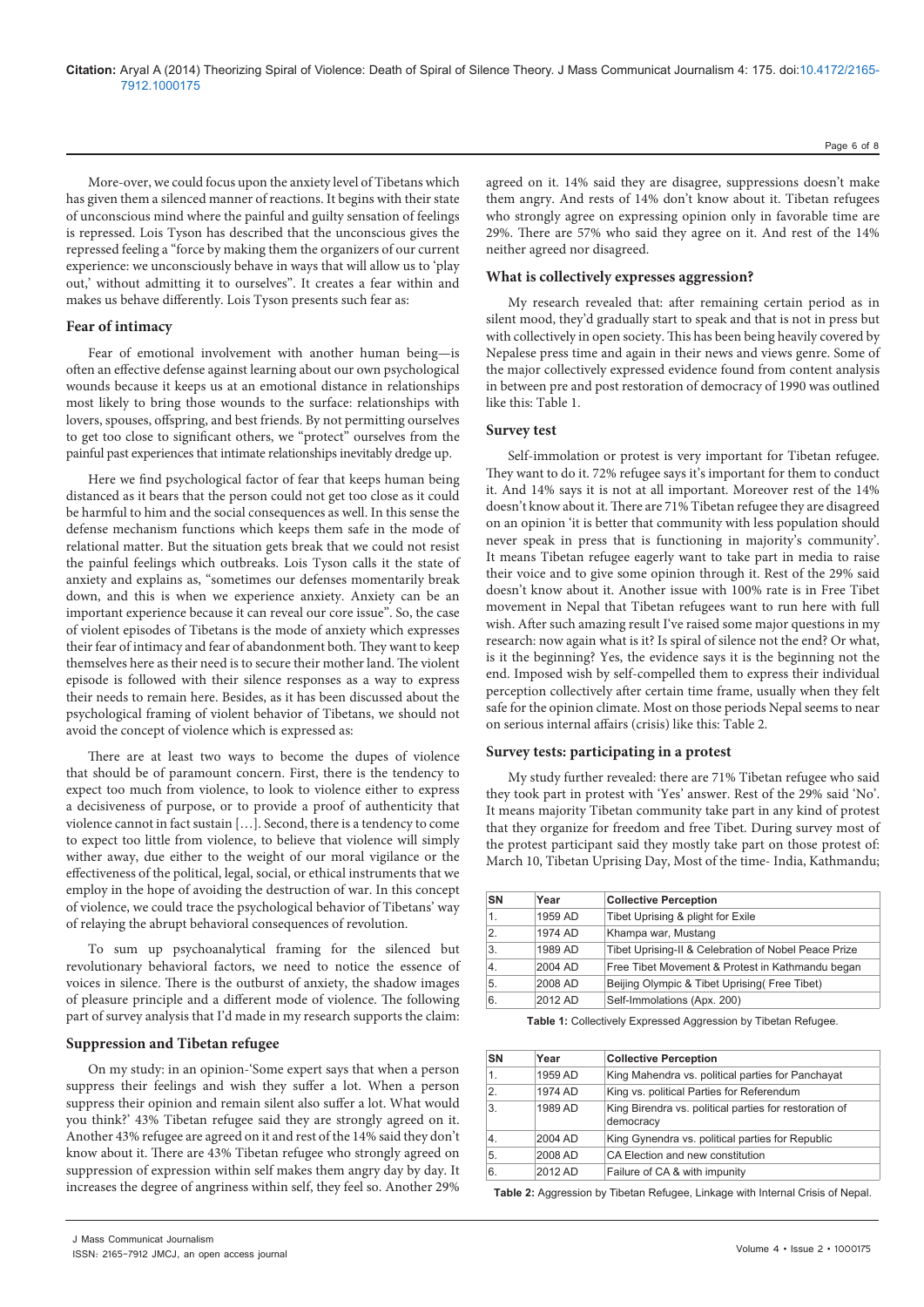Beijing Olympic Protest for Human Rights of Tibetan refugee, 2008, Kathmandu Peace March, End of August, 2008, Kathmandu; Free Tibet (Political Protest), March 10 & December 10, *Pokhara, Kathmandu*; Candle Light Vigil, February 13, 2013, *Jawalakhel* etc. On situation of above 43% Tibetan refugee agreed in try to gather groups from Tibetan community to tackle against unjust and to raise voice as opinion. 29% Tibetan refugee disagreed in it and rest of the 28% has nothing to do with it. In case of indifference, torture and humiliations towards the pathetic condition and the voice wouldn't have listened by concerned body long time Tibetan refugee staying now in Nepal reacted by saying 'we try to make institutional move against it' agreed 86%. Rest of the 14% disagreed on it. They are against institutional move. But they are very few. In case of indifference, torture and humiliations towards the pathetic condition and the voice wouldn't have listened by concerned body long time Tibetan refugee staying now in Nepal reacted on such condition 57% said they speak in group together against it through protest. There are 29% they have nothing to do with speaking in group, they are neither agreed nor disagreed. Rest of the 14% doesn't know about the matter. There are 100% Tibetan refugee agreed on while taking part in protest for justice and human right they want to participate with whole community.

## **At last**

After long discussions the conclusion was made in my research- by fear of isolation minorities like Tibetan refugee do not give perception openly in press on controversial issues, they imposed their voice within self. And this action starts negative reaction in rapid way after certain period of imposition it bursts with collective manner and which affects everything, basically three aspects in relation to Tibetan refugee:

- a. Effects on Society
- b. Effects on Media
- c. Effects on Tibetan Refugee themselves
- The figure was like this in Figure 2

Due to fear of isolation minority community do not speak even in press; whether the condition is favorable or unfavorable to them. Even in full democracy they are being afraid to speak in press and express their opinion freely. Such behavior creates/produces a mass silent of minority community. And further it pinches them within self-day by day. The struggle happens within for not expressing the thoughts, opinions and feelings as perception compels them in situation of mass anger after certain time frame; which releases as a violence after certain time, through heavy demonstrations, which may go violent some time. Such phenomena creates spiral of Violence in a long time frame which effects society, media and minority community themselves on various aspects.

## **Death of Spiral of Silence**

In the last 38 years since the spiral of silence was introduced as a mass communication theory, there have been many adaptations and challenges to its hypotheses. The core theory, remains intact, however it has expanded over time through new research and academic discourse. Scheufele [9] is known for his work on mass communication theory, including the spiral of silence theory. He recently completed a review of studies related to the spiral of silence theory. Scheufele opines that the quasi-statistical sense is not accurate all the time. He goes on to state that there may be times when a person's perception may be awry. Be that as it may, Scheufele connects and confirms, it is the perception of opinion distribution rather than the real opinion climate that shapes



people's willingness to express their opinions in public. The author also discusses the aspect of the fear of isolation. He writes that the concept is formed by groups who threaten the individuals who oppose social norms and majority views. Scheufele says that the isolation is a fear that individuals with opposing views have because they see their viewpoint as going against social norms. The author adds that Noelle-Neumann"s theory was borne from two schools of theory, one being the philosophical and the other the social-psychological [2].

Scheufele makes a very poignant note that the spiral of silence theory is a "dynamic process" or a process that works over time. During these long stretches of time, the minority loses their will to express their opinion, slowing falling silent, the majority slowly begins to rise to the top. The majority viewpoint is eventually seen not only as the prevailing one, but also as the one that evolves into a social norm. He also states that the minority group's silence is what fuels the bias that supports the majority voice. The more silent one group is the more popular and noticeable the other group becomes. The more popular one group becomes, the less compelled the minority group is to be expressive. Scheufele writes that this cycle, the spiral of silence, only works for issues with a moral component or value-laden issues [2].

Scheufele also addresses the role of social groups as they pertain to the spiral of silence. He defines them in two ways, as a source of "important social cues when people try to gauge the social climate of opinion. The second is as a source of protection for people who choose to resist opinion climates and decide to go up against the hostility that some opinion climates may hold. This second group is whom Noelle-Neumann calls the "avant-gardes" or the hard cores. Hard cores tend to stay true to their existing opinions regarding an issue even while there is growing opposition. Avant-gardes, however, are more vocal